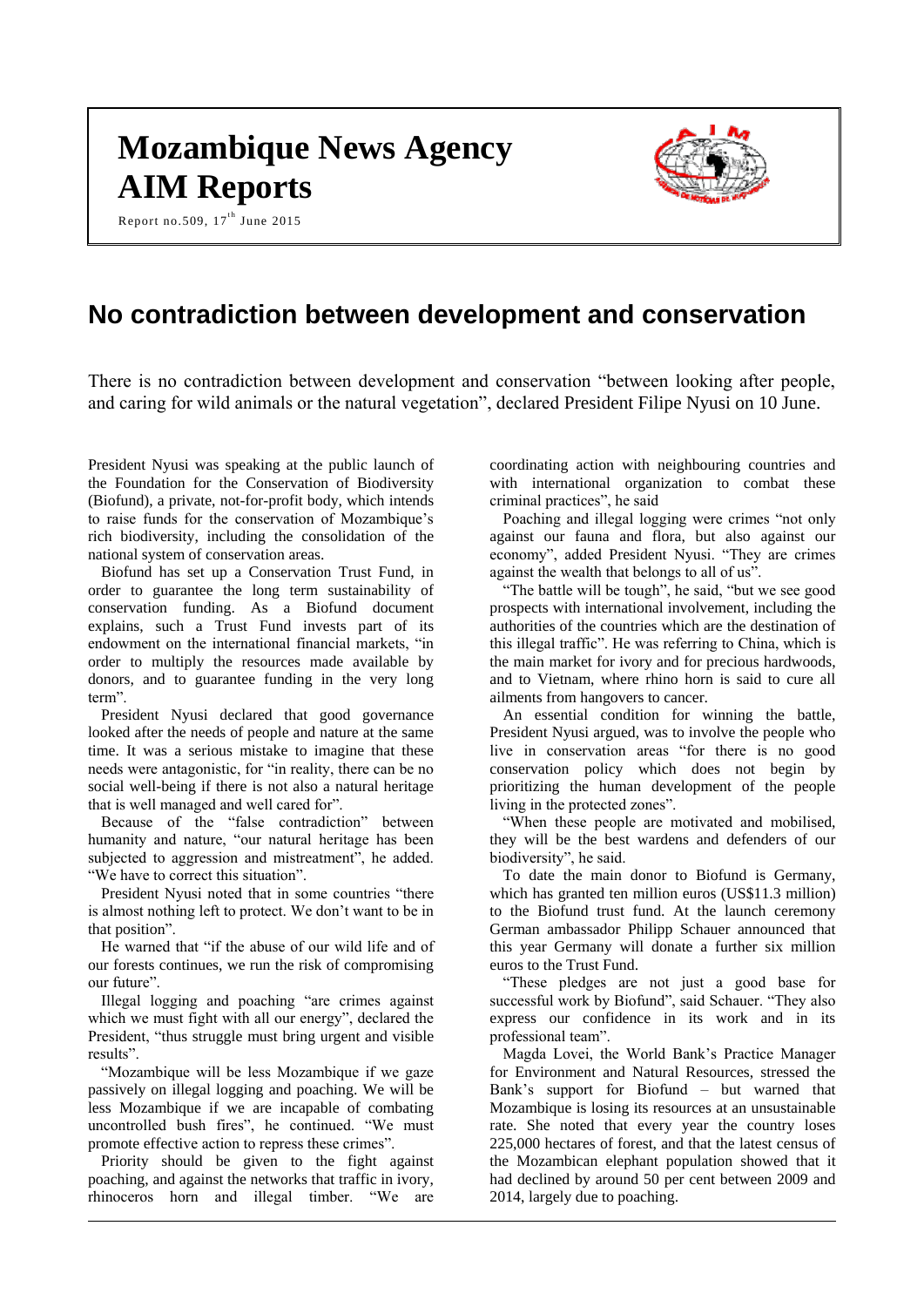## **Agreement on separation of party and state**

The dialogue between the government and the country's largest opposition party Renamo, now in its 108th round, on 15 June finally achieved consensus on the third point of its agenda, the separation of political parties from the state.

The heads of the two delegations, Agriculture Minister Jose Pacheco and Renamo parliamentarian Saimone Macuiana, will sign a declaration of principles on the separation of party and state on 19 June.

"This point is concluded", declared Pacheco at the end of the meeting. "The leaderships will sign the document, as we agreed, and it will be submitted to the Assembly of the Republic (the Mozambican parliament) for legislation".

The deadlock broke when mediators made a proposal, and both sides accepted it.

The change in Renamo attitude was dictated by the Party's leader, Afonso Dhlakama. Speaking at the end of a meeting in Beira of the Renamo National Council, Dhlakama gave orders to end the discussion on separation of party and state.

He said the two delegations should sign what they had agreed so far, and hand the matter over to parliament.

Speaking for the mediators, Catholic priest Filipe Couto said "today is a day when the mediators should give thanks to God, because something has really happened. We saw willingness on both sides, particularly from Renamo".

He attributed this to decisions taken at the Renamo meeting in Beira. "Renamo was willing to conclude the document, so we noted that Renamo must have had a good discussion in Beira. What emerged from the discussion is that there must be a written document which will be put into practice. That is what we, as mediators, always asked for".

As for the threats made by the spokesperson for the Renamo National Council, Jose Manteigas, that Renamo will set up its own police and armed forces, Couto dismissed these as bravado. "Manteigas talked for the sake of talking", he said. "Who will pay for all this? Who will give food to an army, arrange vehicles, find weapons and uniforms?"

Pacheco seemed to believe that the dialogue can now move onto the fourth and final point on the agenda drawn up by Renamo – unspecified "economic matters". But the clear message from Dhlakama at the Renamo National Council was that the dialogue is now over.

Menacingly, Macuiana threatened that Renamo would regroup its militia (known politely as "residual forces") in the central district of Gorongosa, where they would "await new orders". Such troop movements would be a clear violation of last September's agreement on a cessation of military hostilities, signed by Dhlakama and by the then President, Armando Guebuza.

#### **Renamo and police clash in Tete**

Renamo on 16 claimed that one of its military bases was attacked by government forces in the western province of Tete – but the police say it was Renamo who opened fire without provocation.

Renamo spokesperson Antonio Muchanga called a press conference to announce the alleged attack, which he said occurred on 14 June at Mucumbedzi, in the Zobwe administrative post, near the border with Malawi.

Muchanga said that two truckloads of soldiers and a Land Cruiser with a mounted machine gun attacked a "Renamo barracks" in Mucumbedzi.

He added that Renamo leader Afonso Dhlakama has asked the government to restrain its forces in the interests of peace.

Muchanga added there had been an attack by government forces on 11 June in Funhalouro district, in the southern province of Inhambane, "but there were no clashes because the Renamo guerrillas managed to evade the attackers".

But the police have a completely different account of what happened in Tete. According to police spokesperson Pedro Cossa, it was Renamo who attacked the police.

He said a police unit had been carrying supplies to a police post. On its return it came under fire. "Armed men fired against our colleagues", said Cossa, "Two of them were injured, one of whom lost his life on the way to hospital".

Cossa put the attack in a different part of the province. He said the police came under fire at Xibabhehi in Tsangano.

## **Dhlakama threatens no peace without provincial autonomy**

Afonso Dhlakama on 12 June threatened that there would only be peace and stability in the country, if Renamo's proposal for "provincial municipalities" is accepted.

Speaking in Beira, at the end of the Renamo National Commission, Dhlakama seemed to retreat from the threats of a return to war made the previous day by spokesperson, parliamentary deputy Jose Manteigas.

Manteigas had boasted that Renamo has men "in combat positions" throughout the country ready to respond to any attempt by the government to prevent Renamo from imposing its "provincial municipalities".

Dhlakama gave the government a deadline of three days to begin negotiations on what he called "decentralisation of the state", covering all 11 provinces.

Dhlakama seems to have backed down from the threats that Renamo will occupy government buildings in the centre and north. This fits in with a well-worn Renamo strategy, whereby other members of the Party make radical statements, and Dhlakama then presents himself as a moderate.

Dhlakama said he would be "misunderstood" if he decided to use force of arms to secure his "autonomous provinces", but he promised to put pressure on Frelimo "to stop its playing about and manipulation".

#### **Japanese support for Nacala port development**

The Japanese government, through the Japanese International Cooperation agency (JICA), is to provide US\$250 million for the second phase of the development for the port of Nacala.

This will lift the cargo handling capacity of the port to over five million tonnes a year by 2020, compared with the 1.64 million tonnes handled in 2011.

The money takes the form of a soft loan, and the loan agreement was signed in Maputo on 11 June by the Minister of Economy and Finance, Adriano Maleiane, and the Resident Representative of JICA, Katsuyoshi Sudo.

Nacala is reputedly the best deep water port on the East African coast. In addition to northern Mozambique, it is also used by Malawi and Zambia.

The loan will be used for consultancy services, engineering work and the acquisition of port equipment.

This loan is the largest support yet in a series of contributions made by JICA to renovate Nacala port and increase its capacity.

For the first phase of the development project, JICA made about US\$27 million available in 2012 for the emergency rehabilitation of the North Quay, followed by a further US\$66 million in 2013.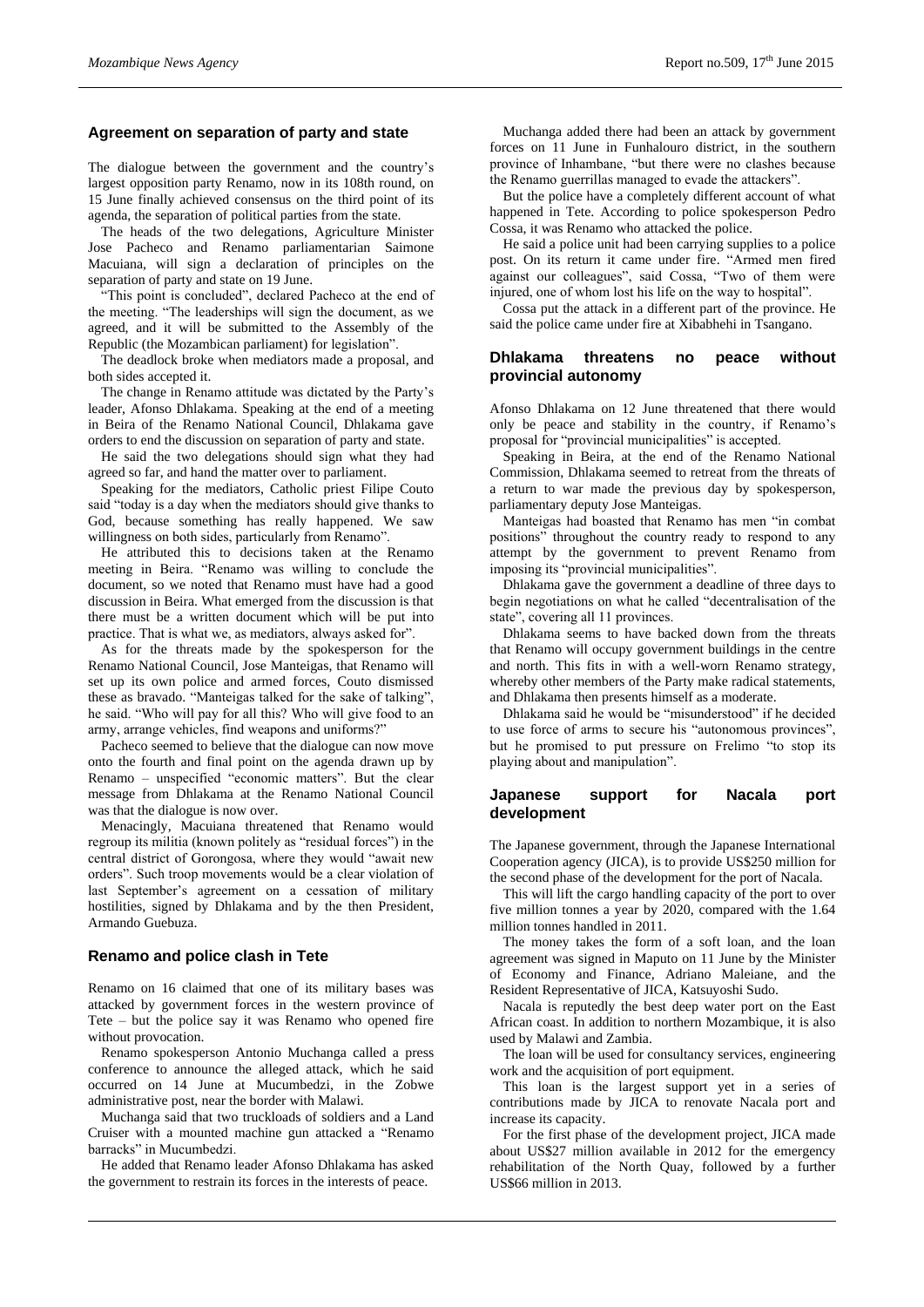# **Study finds orange sweet potato protects against diarrhoea**

A study has found that a diet of orange sweet potato (OSP) reduces both the prevalence and duration of diarrhoea in young children in Mozambique.

Orange sweet potato has been bred to contain high levels of vitamin A to combat that vitamin's deficiency in children in Africa which is running at a rate of over forty per cent.

The OSP being investigated was promoted and distributed by the non-governmental organisation HarvestPlus, which specialises in the biofortification of crops. In the central province of Zambezia the organisation worked with 144 agricultural groups composed of over ten thousand farmers.

The study, published in the monthly peer-reviewed journal "World Development", looked at children in 36 villages covered by the project in Zambezia. Based on a sample of 1,321 observations of children under the age of five, it found that an OSP diet reduced diarrhoea incidents by 42 per cent. For children under the age of three the effect was even larger, with a 52 per cent reduction in diarrhoea.

In addition, the OSP diet also reduced the duration of diarrhoea by more than ten per cent in children under five, and over 25 per cent in children aged under three years old.

According to HarvestPlus' Dr Erick Boy "the betacarotene in OSP is converted into vitamin A the same day the OSP is eaten. This vitamin A is used by the cells lining the gut to help form a barrier to invading germs. These cells are regenerated every few days, so cells that have been weakened due to lack of vitamin A are quickly replaced by healthy cells when there is enough vitamin A".

However, Dr Boy stressed that "access to clean water and sanitation, targeted immunisation, and breastfeeding are also important in helping to prevent diarrhoea".

## **Almost 3,000 schoolgirl pregnancies last year**

Thousands of Mozambican girls are seeing their education and future lives damaged by pregnancy, according to figures presented on 15 June by Education Minister Jorge Ferrao.

At a meeting discussing the safety of girls at school, Ferrao said that last year 2,794 girls attending primary and secondary schools became pregnant. The worst figure was in the central province of Zambezia, where 661 schoolgirls became pregnant, with 539 of them were in primary schools.

The northern provinces of Cabo Delgado and Niassa are not far behind, with 611 and 570 cases respectively. The southern province of Gaza had the lowest number of schoolgirl pregnancies – just 40.

Ferrao expressed concern at the high drop-out rate among girls, which he blamed on the violation of their rights at school. Repeatedly over the years teachers have been accused of sexually harassing girls.

Civil society representatives at the meeting demanded that the Education Ministry revoke a ministerial dispatch of 2003 which transferred all pregnant pupils to night classes. They argued that this has contributed to girls dropping out of school, and that it amounts to unjust punishment.

Ferrao agreed that it must be revised "since it is not in line with the initiatives we are undertaking to keep girls at school. Right now you have my promise to change the dispatch".

Dulce Passades, deputy director of research at the Pedagogic University, in Quelimane, argued that the Ministry, she said, should step up sex education in schools to avoid high levels of schoolgirl pregnancy. "We have to give more prominence to the component of sexual and reproductive health in the school curriculum", she insisted.

### **US\$467 million pledged in programme aid**

Donors and funding agencies have promised the Mozambican government US\$467 million in "programme aid" for 2016. US\$305.3 million will be given in direct budget support and US\$162.1 million in support for the common funds in specific areas (such as agriculture, health or education).

The donors and agencies who give at least some of their aid in budget support are known as the "Programme Aid Partners" (PAPs). Their outgoing chairperson, Swedish Ambassador Irina Nyoni, delivered the commitments for 2016 to the Minister of Economy and Finance, Adriano Maleiane, at a Maputo ceremony on 15 June.

"These commitments are a vote of confidence in the capacity of the new government to translate its ambitions for greater economic and political inclusion into concrete reforms and programmes to fight against poverty, as well as in its determination to continue improving the management of the public finances", Nyoni said.

The PAPs, she added, believe in the government's willingness "to continue advancing reforms of transparency and management of fiscal risks, procurement, the management of public investments and the fight against corruption, in order to increase the impact of the use of public funds on the lives of the Mozambican population".

The government, the ambassador said, would now expect the PAPs to comply with what they have promised "thus making coherent and predictable planning possible". A recurrent complaint from the government has been that donors do not disburse their promised funds on time, thus forcing the government to resort to other financing options, such as the issue of high interest bearing treasury bonds.

The promises given to Maleiane come from 12 of the PAPs (the World Bank, the African Development Bank, the European Union, Britain, Sweden, Denmark, France, Spain, Portugal, Italy, Ireland and Austria). Nyoni said that commitments from Canada, Finland and Switzerland are expected later – which mean that the final promises for 2016 could well be considerably higher.

Four countries which have given budget support in the past are making no pledges for 2016. They are Germany, Holland, Belgium and Norway.

The largest promises for 2016 budget support come from the World Bank (US\$116 million), the European Union (US\$67.2 million), Britain (US\$39.8 million), and Sweden (US\$34.8 million).

Last year it had been thought that Britain was ending budget support. However, the British High Commissioner, Joanna Kuenssberg, told AIM that Britain had changed the form in which it was giving aid, but budget support was continuing. Indeed, the British pledge for 2016 is 25 per cent higher than the commitment for 2015.

In 2015 the total commitments to budget support amounted to US\$270.9 million. Thus the promises for 2016 are an increase of 12.7 per cent.

On the other hand, the programme aid promised for the common funds is down sharply, from US\$235.7 million this year to promises of US\$162.1 million for 2016, a fall of 31 per cent. The sharpest fall is in the common fund for agriculture, where commitments have declined from US\$60.4 million to US\$9.4 million.

The only increase is in the commitments to PRONOSAR, the national water and sanitation programme. The PAPs provided US\$2.2 million for PRONOSAR this year, and the pledges for 2016 are US\$6.5 million.